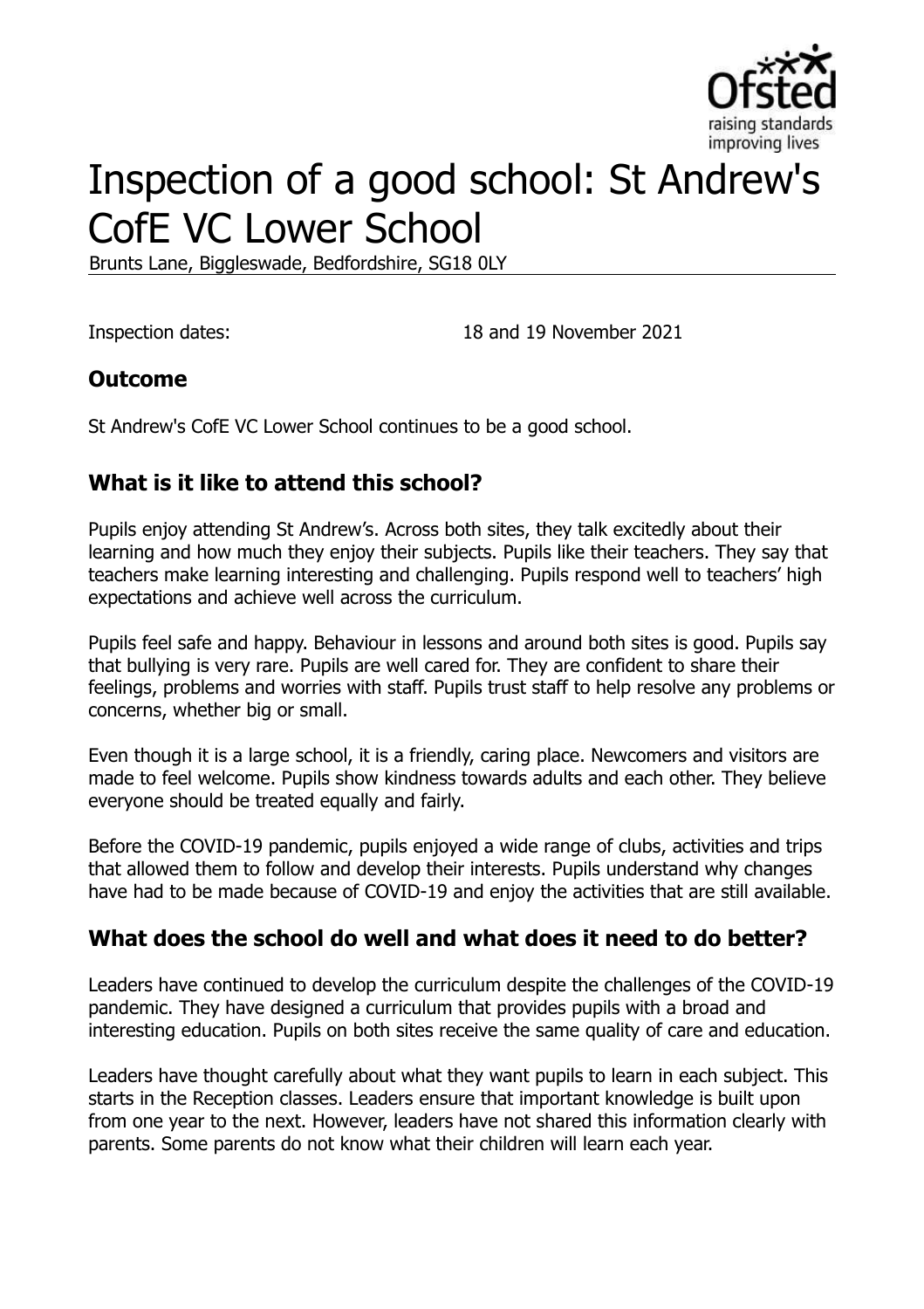

Teachers have the knowledge they need to teach the full range of subjects. They teach important subject content in a logical order. Teachers usually explain things well and spot quickly when pupils have misunderstandings. Where this happens well, pupils are helped to use what they already know to deepen their understanding of new concepts and ideas.

Occasionally, teachers do not identify precisely enough what pupils need to learn step by step to understand more complex knowledge. When this happens, the activities teachers have chosen do not help pupils learn and remember what was intended. Overall, however, pupils achieve well.

Leaders have made reading a priority. Children in Reception are introduced to books, stories, and rhymes from the very start. Pupils enjoy the books that teachers read to them in class. They say that the books have interesting ideas that they discuss and learn more about. Pupils enjoy reading in school and at home.

Staff have the expertise to teach reading and phonics effectively. Pupils use their phonic knowledge to read and spell unfamiliar words. Leaders ensure that pupils can read a range of books matched to the sounds that they know. Pupils learn to read different text types accurately and with understanding. Staff quickly spot pupils who fall behind with their reading. Pupils get the help that they need to catch up.

Pupils with special educational needs and/or disabilities (SEND) are supported well. The specialist SEND staff identify and know pupils' individual needs. Teachers use information to adapt their teaching to meet pupils' needs and help pupils with SEND build successfully on what they know and can do. Pupils who are part of the specialist speech and language provision get very effective support, that links to their individual needs and what they are learning in class.

For a small number of pupils with more complex social, emotional and mental health needs, leaders are tenacious in getting suitable support from outside agencies. Leaders identify and put in place the right provision for these pupils. Leaders share the frustration of a small number of parents with how long this can take.

In lessons, pupils are attentive and eager to participate. Adults in Reception show children how to learn, play and speak with one another. Time is used effectively for learning in all classes.

Leaders ensure that pupils learn about and discuss important values. Pupils are kind, caring and responsible members of the school community. Pupils know why it is important to respect difference and learn about other cultures.

Leaders are considerate of staff well-being and workload. Staff feel valued, as their views are heard and acted upon. Governors know the school well. They know that some communication with parents could be better. Governors ensure that leaders' actions aim to improve the quality of provision for all pupils.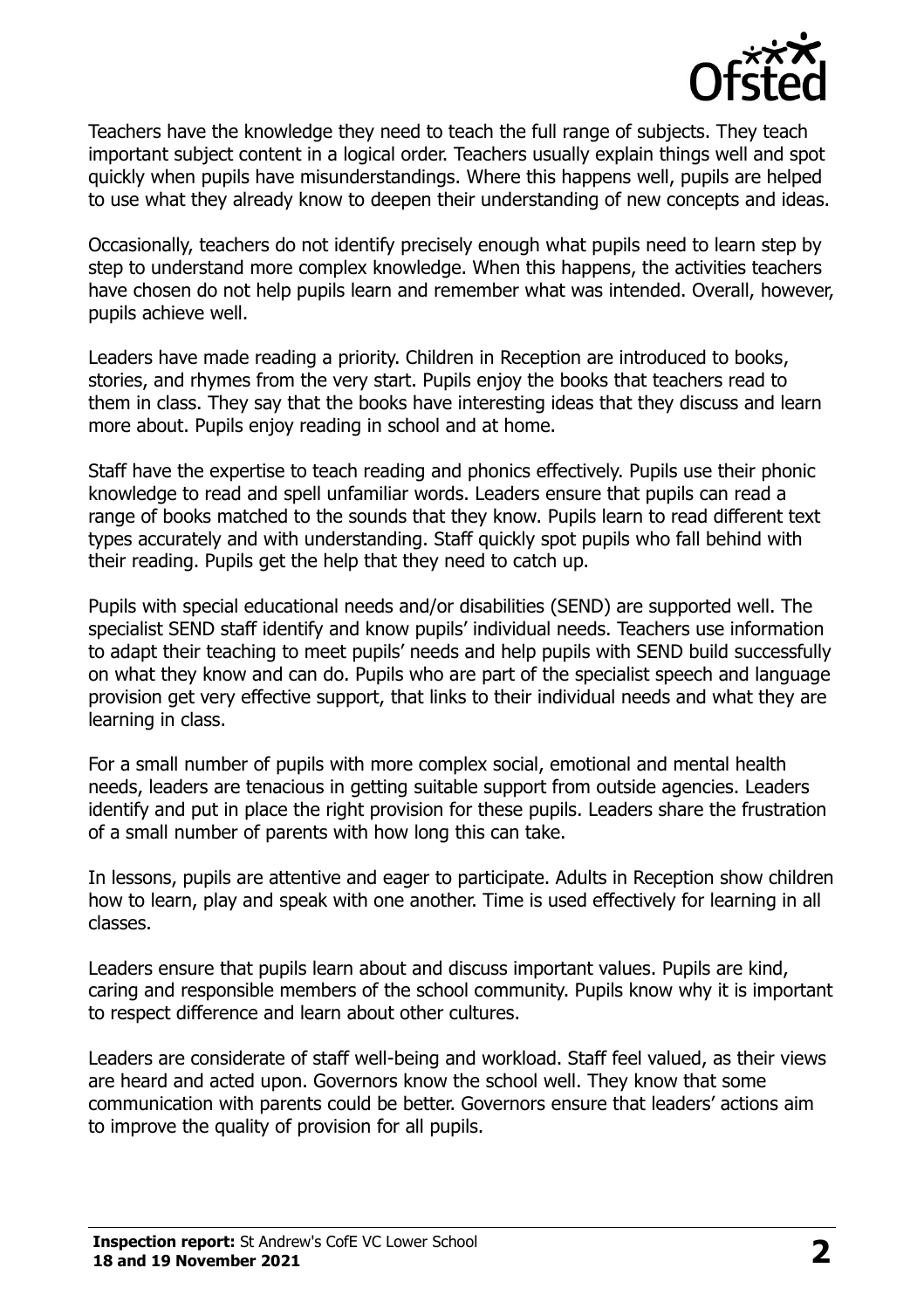

## **Safeguarding**

The arrangements for safeguarding are effective.

Staff are alert to the signs that a pupil is at risk of harm. They have regular training. Staff report concerns promptly and appropriately. Leaders act quickly to respond to concerns. They ensure that pupils get the help they need to keep them safe from harm, involving outside agencies when needed.

Leaders and governors ensure that safeguarding policies and procedures follow the latest guidance. Checks to ensure that adults are suitable to work in school are carried out diligently.

Pupils learn about and can recognise a range of risks. They have a good understanding of how to stay safe online.

## **What does the school need to do to improve?**

## **(Information for the school and appropriate authority)**

- Teachers, occasionally, do not break down important knowledge into smaller parts to help pupils to learn new, more complex ideas. Sometimes, teachers do not plan activities that are effective in helping pupils learn and remember these smaller pieces of knowledge. Leaders should ensure that all teachers identify precisely the component knowledge that pupils need to learn and use this to plan activities that help pupils to remember this knowledge and build to more complex knowledge.
- Some parents want more information about what their children will learn and how well they are doing. Sometimes, parents have to chase for responses to queries. This means some parents feel less well informed about aspects of the school's work. Leaders have identified this as an area for improvement. Leaders should ensure that the actions they are implementing improve all aspects of communication with parents without adding to staff workload.

### **Background**

When we have judged a school to be good, we will then normally go into the school about once every four years to confirm that the school remains good. This is called a section 8 inspection of a good or outstanding school, because it is carried out under section 8 of the Education Act 2005. We do not give graded judgements on a section 8 inspection. However, if we find evidence that a school would now receive a higher or lower grade, then the next inspection will be a section 5 inspection. Usually this is within one to two years of the date of the section 8 inspection. If we have serious concerns about safeguarding, behaviour or the quality of education, we will deem the section 8 inspection as a section 5 inspection immediately.

This is the second section 8 inspection since we judged the school to be good in June 2011.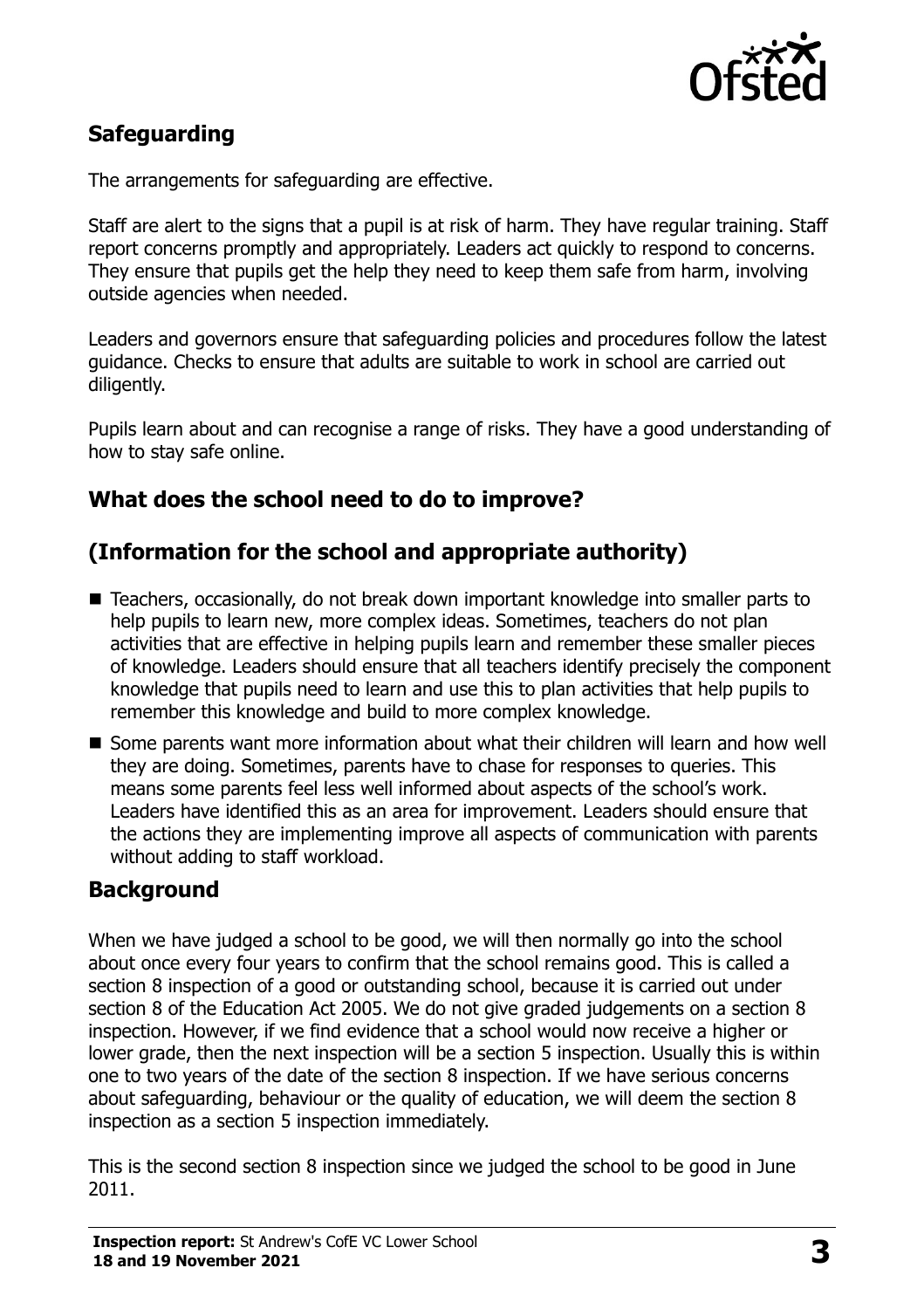

## **How can I feed back my views?**

You can use [Ofsted Parent View](https://parentview.ofsted.gov.uk/) to give Ofsted your opinion on your child's school, or to find out what other parents and carers think. We use information from Ofsted Parent View when deciding which schools to inspect, when to inspect them and as part of their inspection.

The Department for Education has further quidance on how to complain about a school.

If you are the school and you are not happy with the inspection or the report, you can [complain to Ofsted.](https://www.gov.uk/complain-ofsted-report)

### **Further information**

You can search for [published performance](http://www.compare-school-performance.service.gov.uk/) information about the school.

In the report, ['disadvantaged pupils'](http://www.gov.uk/guidance/pupil-premium-information-for-schools-and-alternative-provision-settings) refers to those pupils who attract government pupil premium funding: pupils claiming free school meals at any point in the last six years and pupils in care or who left care through adoption or another formal route.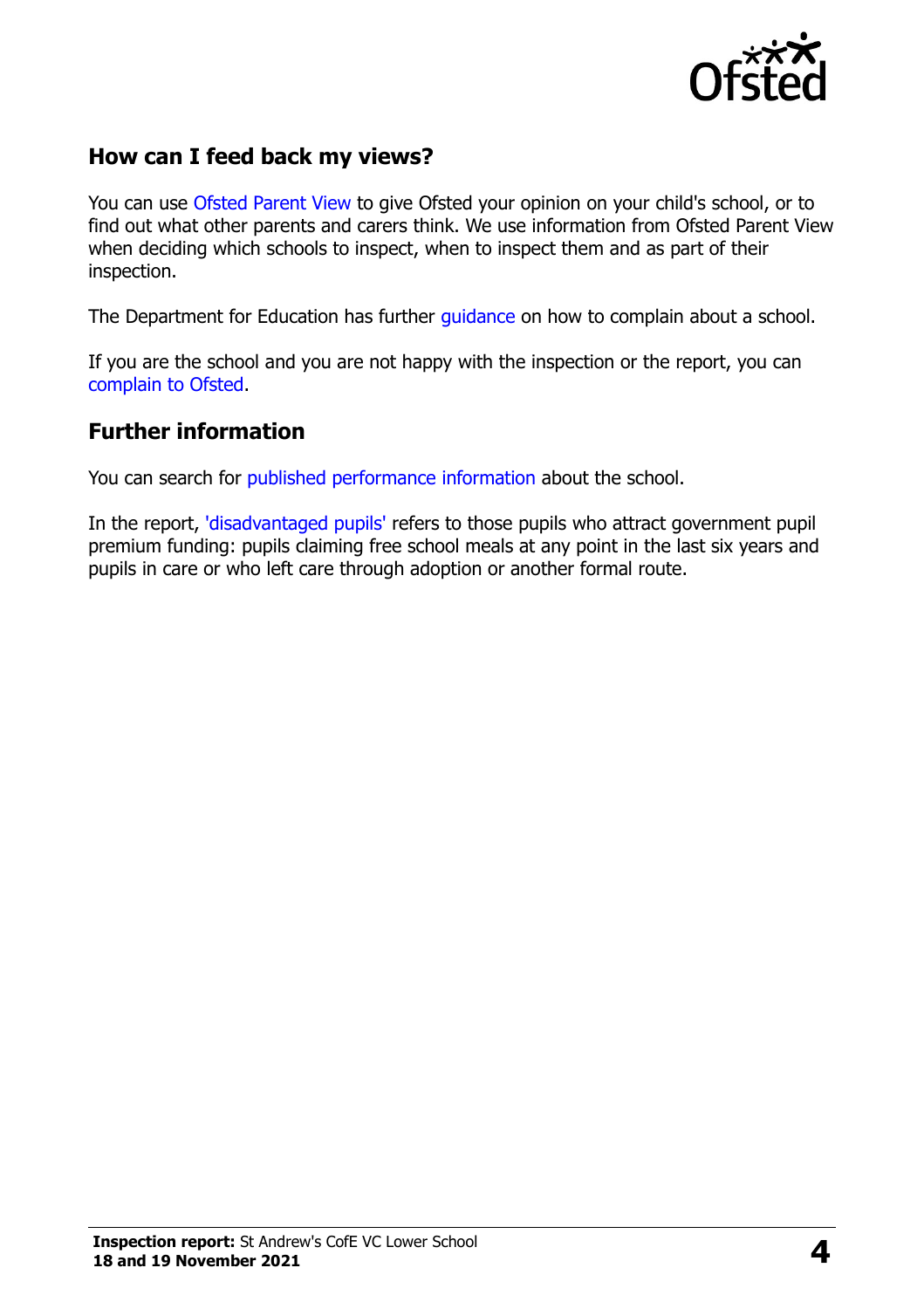

## **School details**

| Unique reference number             | 109595                                                          |
|-------------------------------------|-----------------------------------------------------------------|
| <b>Local authority</b>              | <b>Central Bedfordshire</b>                                     |
| <b>Inspection number</b>            | 10199727                                                        |
| <b>Type of school</b>               | First                                                           |
| <b>School category</b>              | Voluntary controlled                                            |
| Age range of pupils                 | $4$ to 9                                                        |
| <b>Gender of pupils</b>             | Mixed                                                           |
| Number of pupils on the school roll | 774                                                             |
| <b>Appropriate authority</b>        | The governing body                                              |
| <b>Chair of governing body</b>      | Sally Wells                                                     |
| <b>Headteacher</b>                  | Sue Rolfe                                                       |
| Website                             | www.standrewslowerschool.co.uk                                  |
| Date of previous inspection         | 4 May 2016, under section 8 of the<br><b>Education Act 2005</b> |

## **Information about this school**

- St Andrew's Voluntary Controlled Lower School is much larger than the average-sized primary school. It is a lower school. Pupils leave at the end of Year 4 and complete the primary phase of their education in other schools.
- At the time of the previous section 8 inspection, due to an increase in pupil numbers in the town, the school had opened a second site. The school continues to operate over two sites. The west site is located in Brunts Lane, Biggleswade. The east site is located at Bantock Way, Biggleswade, SG18 8UQ. The headteacher works over both sites. At each site there is a senior leader known as the head of site.
- The proportion of disadvantaged pupils in the school is below average. The proportion of pupils with SEND in receipt of an education, health and care (EHC) plan is above average. The proportion of pupils with SEND who do not have an EHC plan is also above average.
- The school provides specialist speech and language provision on the west site for up to eight pupils. These pupils are placed in the school by the local authority and are registered as pupils at the school.
- The religious character of the school was inspected under section 48 of the Education Act (2005) in June 2016 and was judged to be good.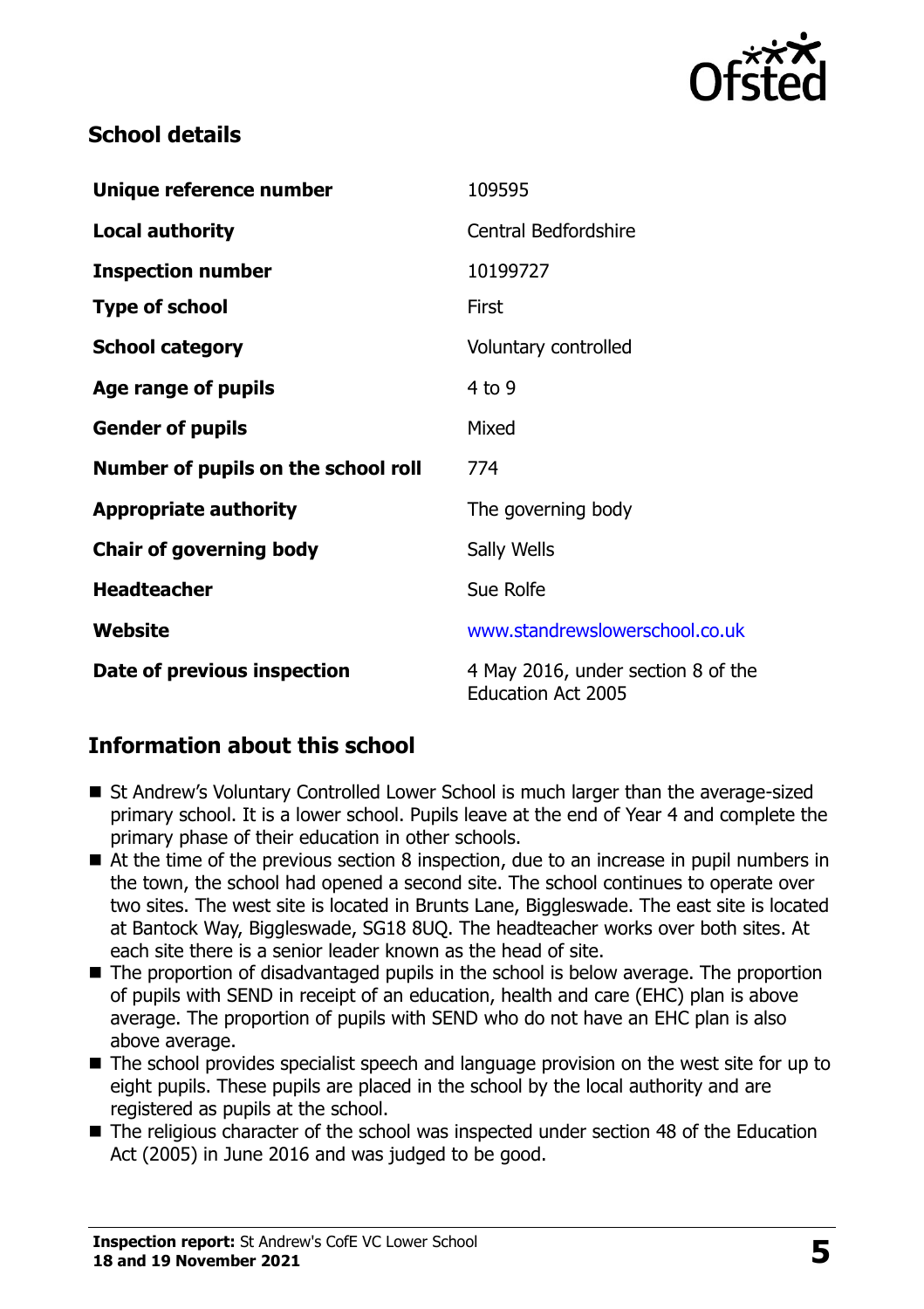

## **Information about this inspection**

- This was the first routine inspection the school received since the COVID-19 pandemic began. Inspectors discussed the impact of the pandemic with school leaders and have taken that into account in their evaluation.
- **Inspectors met with the headteacher, other senior leaders, the early years leaders and** the special educational needs coordinators who work in the school. The lead inspector met with members of the governing body. Inspectors had telephone conversations with a local authority representative and representative of the Diocese of St Albans.
- Inspectors carried out deep dives in these subjects: early reading, mathematics, physical education and personal, social, health and economic education. Inspectors met with subject leaders, visited lessons, looked at pupils' work, spoke with pupils and staff, and listened to pupils reading. Inspectors also looked at curriculum plans and other documentation in a range of other subjects.
- To check the effectiveness of safeguarding, inspectors reviewed a range of documentation, including school policies, procedures and records. The lead inspector met with the headteacher and heads of site to discuss their work and review examples of the actions taken to keep pupils safe. Inspectors spoke to pupils and checked staff members' understanding of how to keep pupils safe from harm.
- Inspectors gathered pupils' view by speaking to groups of pupils and speaking to pupils in lessons. There were no responses to Ofsted's pupil survey. Inspectors reviewed responses to the school's own pupil survey.
- Inspectors spoke to parents at the start of the school day and considered the  $112$ responses and 78 free-text responses submitted to the online survey, Ofsted Parent View.
- Inspectors spoke to groups of teaching and non-teaching staff. Inspectors took account of responses to the school's own staff survey. There were no responses to Ofsted's online staff survey.

#### **Inspection team**

Paul Wilson, lead inspector **Her Majesty's Inspector** 

Adam Cooke Her Majesty's Inspector